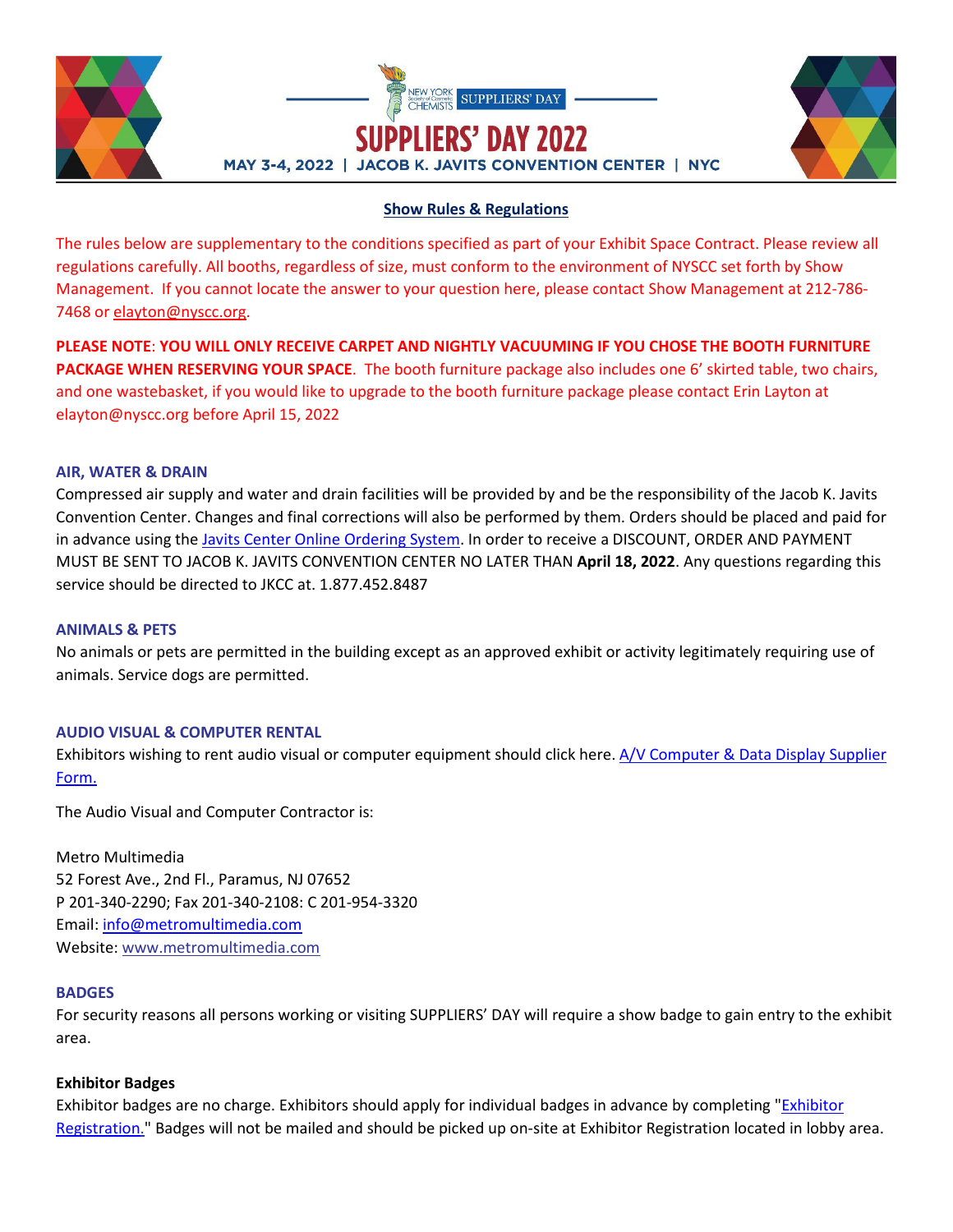Exhibitor badges have been specifically designed with space on them for an individual's name, title and company name. These badges allow access in and out of the exhibit area during set-up, open show days and dismantling.

## **Attendee Badges**

Attendee badges have been specifically designed with space on them for their name, company, city and state or province and country. They will include a two dimensional (2D) high density bar code, which will have all their vital contact information.

## **BALLOONS AND HELIUM FILLED ITEMS**

Helium & Mylar balloons are prohibited at all times. Decorative balloons must be air filled.

# **BOOTH DESIGN, BOOTH SET UP PROCEDURES & REGULATIONS AND Jacob K. Javits Convention Center REQUIREMENTS & REGULATIONS**

General booth design: All booths, regardless of size, must be in keeping with the environment of NYSCC SUPPLIERS' DAY as a whole.

Flooring\*: The entire floor space of all booths must be carpeted or covered with other approved non-flammable material. Exhibitors can rent carpet through Freeman or bring their own flooring.

Show Colors\*: All linear booths in halls 1A-1C have 8' back drape (black) and 3' side drape (black). The aisle carpet is red. In hall 1D the linear booths have 8' high gray and white back drape and 3' side gray side drape. The aisle carpet is preexisting.

## [Booth Height Restrictions](https://nyscc.org/wp-content/uploads/2022/02/SD-2022-Booth-Design-Guidelines.pdf)

- 1. **Linear booth spaces:** Linear Booths, also called "in-line" booths, are generally arranged in a straight line and have neighboring exhibitors on their immediate right and left, leaving only one side exposed to the aisle. Height restriction is 8 feet.
- 2. **Corner booth spaces:** A Corner Booth is a Linear Booth at the end of a series of in-line booths with exposure to intersecting aisles on two sides. All other guidelines for Linear Booths apply. Height restriction is 8 feet.
- 3. **Perimeter booth spaces**: A Perimeter Booth is a Linear Booth that backs to an outside wall of the exhibit facility rather than to another exhibit. Height restriction is 12 feet.
- 4. **End-cap booth spaces:** An End-cap configuration is essentially an in-line (linear) booth placed in the position of a Peninsula or Split Island. For shows that have Line-of-Sight rules and not cubic content, this configuration must follow the dimensions below. For shows that have cubic content rules, the space may be used without restriction. Height restriction is 8 feet.
- 5. **Peninsula booth spaces:** A Peninsula Booth is exposed to aisles on three sides, and comprised of a minimum of four booths. There are two types of Peninsula Booths: (a) one which backs to Linear Booths, and (b) one which backs to another Peninsula Booth. Height restrictions are 14 feet in Hall A & D, 16 feet in Halls B &C.
- 6. **Split-Island booth spaces:** A Split Island Booth is a Peninsula Booth which shares a common back wall with another Peninsula Booth. The entire cubic content of this booth may be used, up to the maximum allowable height, without any back wall Line-of-Sight restrictions. Height restrictions are 14 feet in Hall A & D, 16 feet in Halls B &C.
- **7. Island booth spaces:** Island booths (those with aisles on all sides) have a maximum exhibit height of 18 feet in Halls B & C, 15.5 feet in Halls A & D. All exhibits, towers, and other components over 12 feet (3.66 m) high will be engineered appropriate to their use and constructed from drawings bearing the stamp of a reviewing structural engineer. **No double-decker booths are allowed at Suppliers' Day; the JKJCC does not allow these types of structures on Level 1 of the facility.**
- 8. **Signage:** Signage must be limited to the interior of the booth space. Only booth spaces with 400 sq. ft. or larger may hang signs or banners from above their booth. See "Hanging Signs" for rates and instructions.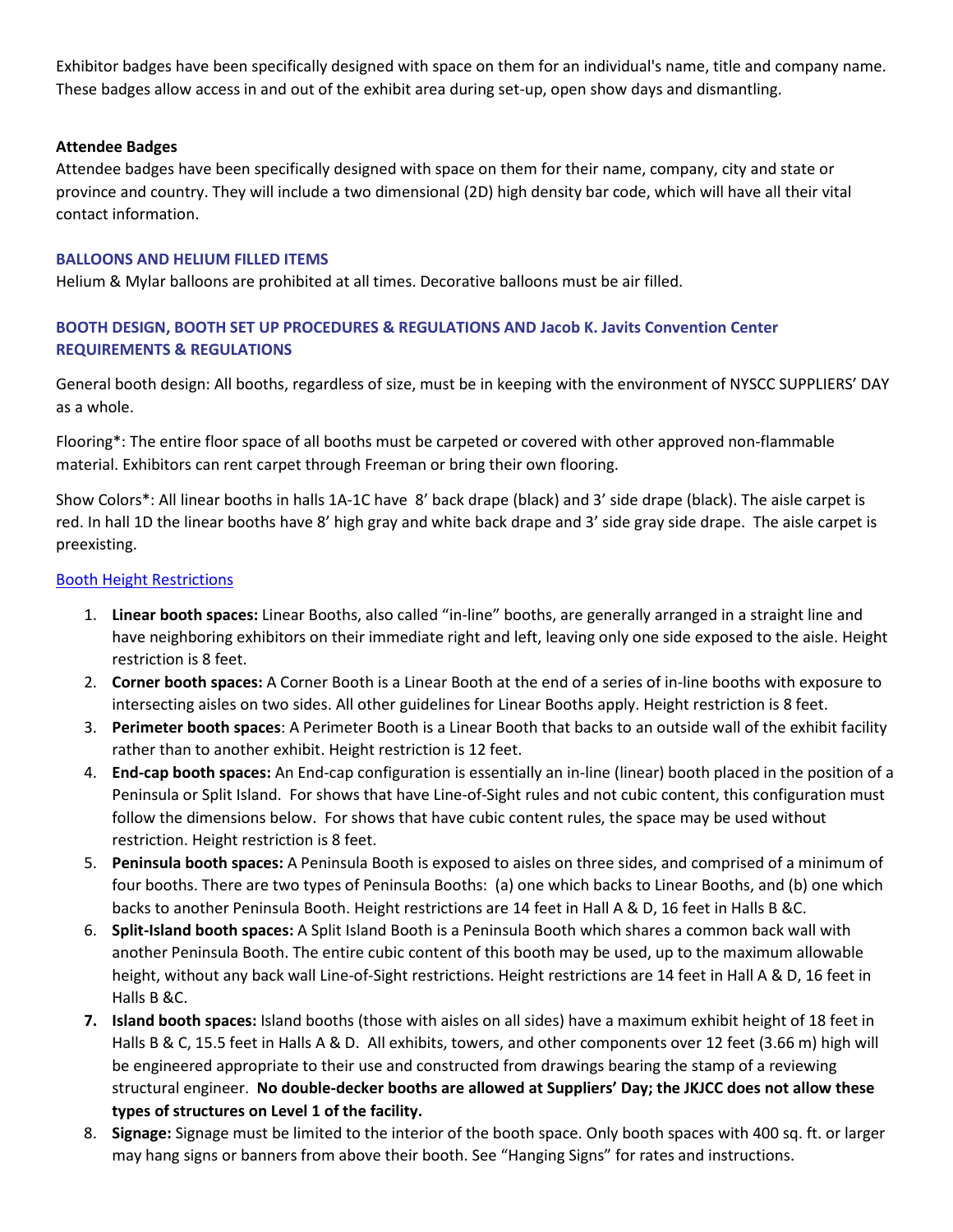- 9. **Appearance:** In order to protect the interests of ALL exhibitors and the integrity of the Show, any display deemed unprofessional in appearance, at the sole discretion of Show Management, will not be permitted.
- 10. **Display Material:** Displays and graphics may not interfere with attendee line of sight for neighboring booths. Such items in the front half of a linear booth may not exceed 4' in height. All materials used in the construction exhibits and all decorative materials within the exhibit must be of non-combustible or flame-retardant materials. Random Fire Marshal inspections and testing may be required. Display materials, signs, etc. may not be affixed directly on drapes.
- 11. **Building Columns:** Columns may not be used by the exhibitor for any purpose whatsoever.

# **Booth Set Up Procedures & Regulations**

- 1. Exhibitor set-up is Friday, April 29<sup>th</sup> 2:00 6:00pm (booths 400 sqft and larger), Saturday, April 30<sup>th</sup> 8:00am 4:00pm and Monday, May 2<sup>nd</sup> from 8:00 am to 6:00 pm. **THERE WILL BE NO EXHIBITOR MOVE-IN ON SUNDAY, May 1st .** There is no specific scheduled set-up time for each exhibitor. However, those exhibitors placing orders on-site should expect to wait several hours before receiving all services. There is no exhibitor set up on Tuesday.
- 2. An Exhibitor can only bring material onto the show floor if the exhibitor can, in one trip "hand carry" or use nothing larger than a two-wheel baggage cart or "pop up" display in wheeled case equal or less than 10' in length (rubber or plastic wheels only) to bring in material. If your freight requires multiple trips you must have it delivered to the loading dock and material handling fees will be charged.
- 3. Hand Carry Assist: Javits labor will be available, compliments of Suppliers' Day Show Management, to assist in transporting materials from your vehicle to your booth:
	- -Only vehicles with two licensed drivers will be granted entry;
	- -All vehicles must be attended at all times by a licensed driver;
	- -Loading and unloading of vehicles is limited to vehicles no larger than an Econoline van;
	- -All vehicles are allocated 30 minutes, and the time limit will be strictly enforced.
- 4. Exhibitor owned and operated vehicles and small vans are permitted direct access to the loading dock however; union personnel are responsible for the loading and unloading of all trucks or trailers of common carriers including van lines. They also have jurisdiction of the loading and unloading of individual company vehicles and/or private owned vehicles. The loading dock is accessible  $12<sup>th</sup>$  Ave.
- 5. An Exhibitor may install and/or dismantle his own display providing tools are not required and the total time for installation of floor coverings, drapes, hanging signs or any material does not take more than thirty minutes for one person to complete. If the work requires more than thirty minutes, properly qualified union personnel must do the work.
- **6. ONLY EXHIBITORS WHO SELECTED THE FURNITURE PACKAGE WHEN RESERVING THEIR SPACE WILL RECEIVE CARPET.** All OTHER exhibitors are required to provide carpet or other approved flooring in their booth space. If you bring your own floor covering, it must cover your entire exhibit space**.** Several grades of booth carpet are available for rent in a variety of colors and services. Please review FREEMAN ONLINE ORDERING. **If carpet or other suitable floor covering is not in an exhibitor's booth by 6:00 pm on Monday, May 2nd, Show Management has the right to install standard carpet in exhibitor's booth at the cost of exhibitor.**
- 7. When your crates and other containers are empty, obtain "Empty" stickers from the Freeman Service Desk located at the back of the exhibit hall. Use the labels to mark your containers, crates and boxes with your company name and booth number. Leave the containers in the aisles for pick-up and storage. Labeled empties will be returned at the end of the Expo. DO NOT STORE ANYTHING IN CONTAINERS MARKED "EMPTY." You will not have access to these containers until the end of the Expo. For accessible freight, see "FREEMAN [ONLINE](https://www.freemanco.com/store/show/landing?referer=s&nav=02&showID=511874) ORDERING .
- 8. Children under the age of 18 are not permitted on the show floor at any time during exhibitor move in or exhibitor move out. NO EXCEPTIONS. Children under the age of 18 are only permitted on the show floor during show days and must be with an adult at all times. All children under the age of 18 must leave the show floor at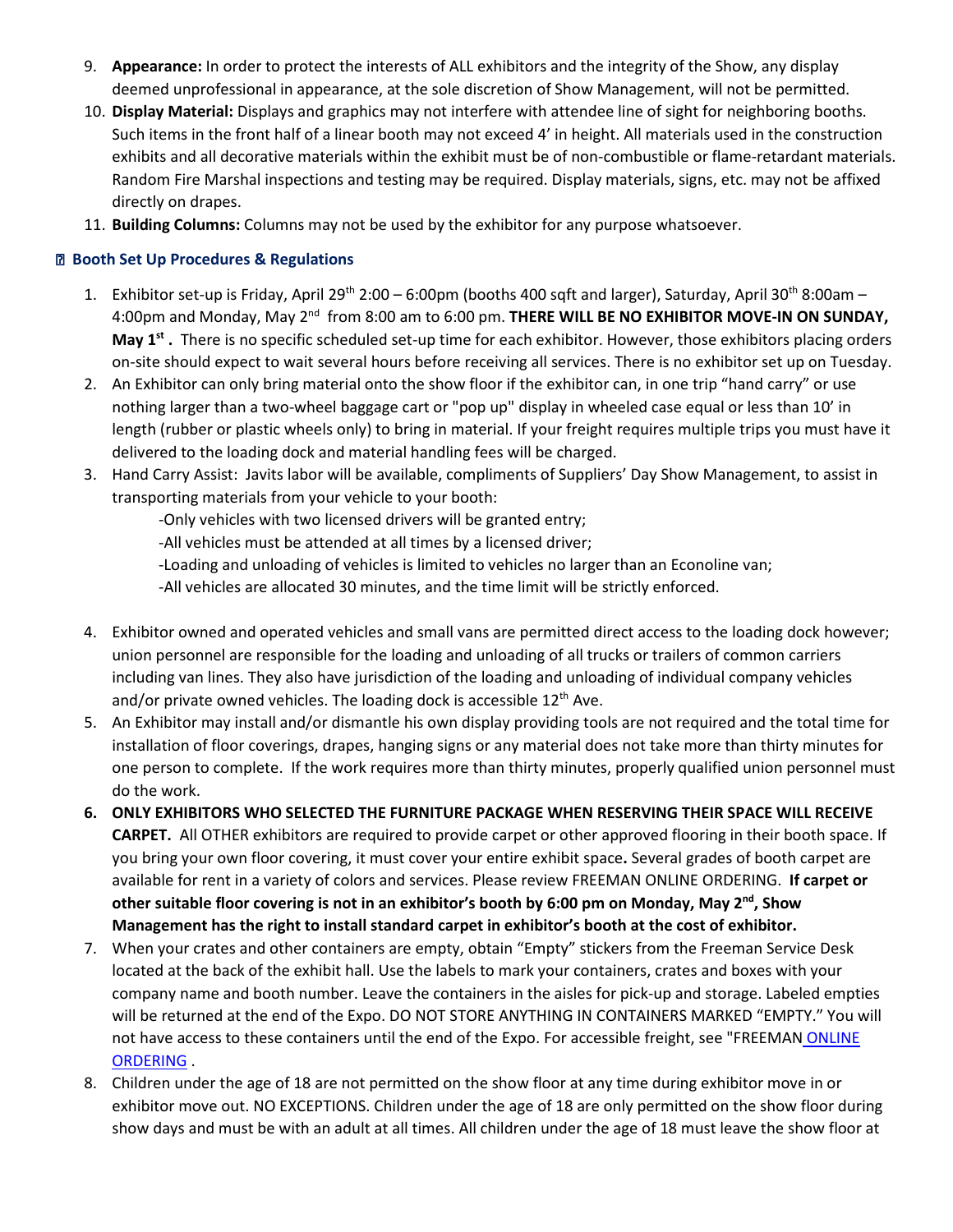4:00 pm on Wednesday once the show closes. They cannot stay on the show floor during breakdown and move out.

## **Regulations and Requirements of Jacob K. Javits Convention Center**

Exhibit Displays that have a solid overhead structure must submit a rendering of their display to the Javits Center, Ken Martin, for approval. Send to **kmartin@javitscenter.com** 

Double decker booths are **NOT** permitted on Level 1 of the JKJCC.

## **Temporary Structures**

There must be at least two (2) means of egress from any temporary hardwall structure in excess of 200 square feet built in the Center. Temporary structures may not have a cover or ceiling unless the sprinklers will be able to permeate it. This must be approved in advance by the NYC Fire Department.

## **Open Flames**

Open flame devices and candles are not permitted in exhibit booths.

# **Hazardous Chemicals and Materials**

The use of hazardous chemicals and materials are strictly prohibited without prior written approval. Most hazardous chemicals and materials, including but not limited to pesticides, herbicides, poisons, flammable and combustible liquids, hazardous gases, pressure cylinders and tanks, and hazardous chemicals including oxidizers are prohibited inside the center.

#### **Propane**

Propane tanks are not permitted anywhere on the show floor.

# **Pyrotechnics**

The use of pyrotechnics is strictly controlled and monitored and must be approved in advance. Customers requesting the use of pyrotechnics must hire a federally licensed pyrotechnics contractor and must obtain all relevant permits from the NYC Fire Department Fire Prevention Division. Consult your event manager for further information and guidelines.

**Vehicles on Display – the following safety precautions are enforced for all vehicles on display:**

- Battery cables must be disconnected and taped.
- Fuel tanks have no more than 1/8 tank of gas
- Fuel tanks must be locked and sealed in an approved manner to prevent the escape of vapors.
- Refueling, or removal, of fuel from vehicles on the premises is prohibited.
- Vehicles may not be started up, or moved, during show hours.
- Appropriate protection must be placed under vehicle to protect the floor in the event of fluid leaks.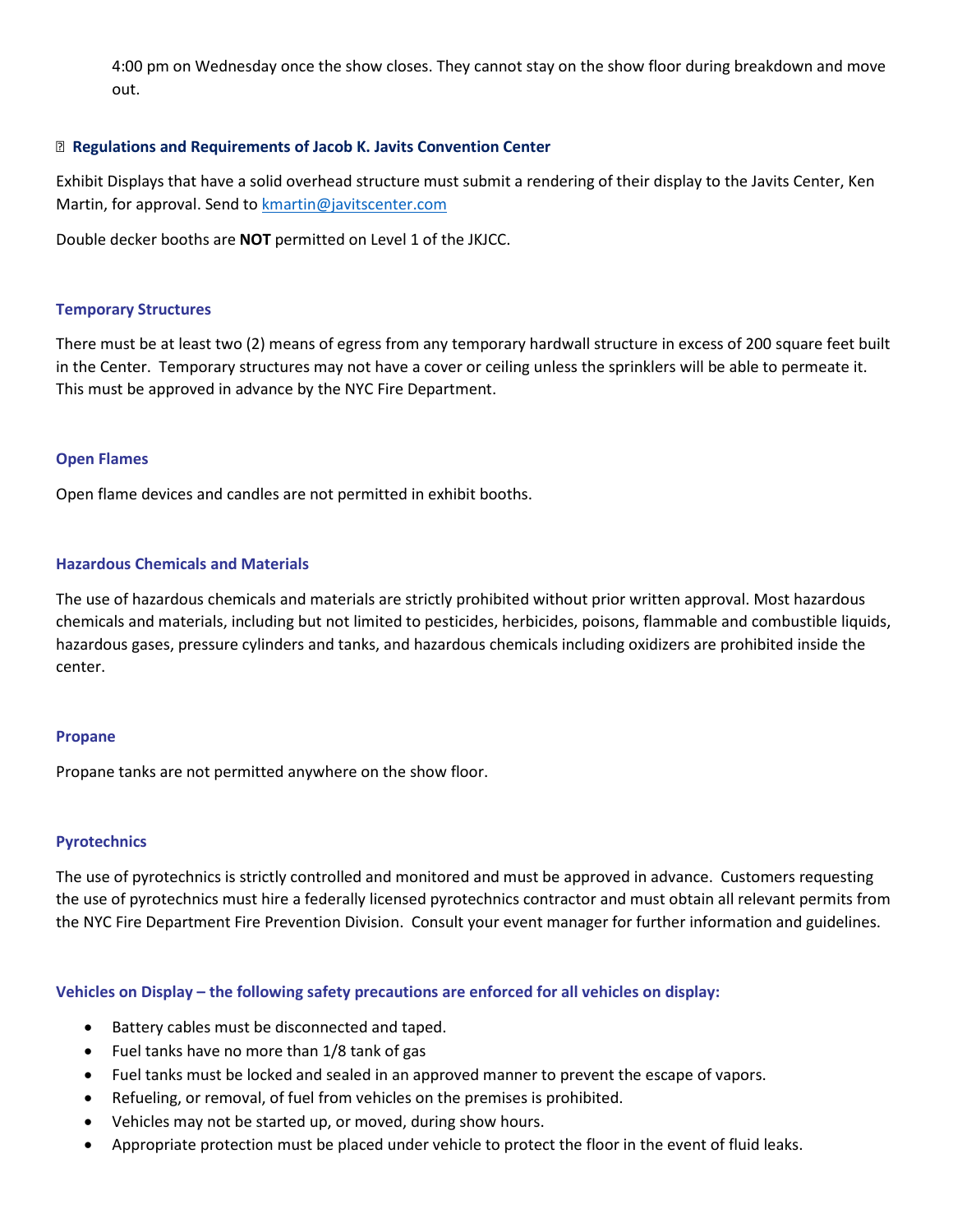### **BOOTH DISPLAYS & RENTAL EXHIBITS**

Freeman has several booth displays available for rent. Please see [FREEMAN ONLINE ORDERING](https://www.freemanco.com/store/show/landing?referer=s&nav=02&showID=511874) for more details.

### **BOOTH IDENTIFICATION SIGN**

A one-line booth identification sign will be provided to each exhibitor in a linear booth space 300 square feet or less. Booths larger than 300 square feet may receive a one-line identification sign upon request.

#### **BUISNESS CENTER**

The Javits Business Center FedEx office is in the Crystal Palace on level 3 (212)216-2900. Services available include faxing, small package packing, shipping and receiving; office supplies; photocopying, etc.

#### **CARPETING**

**ONLY EXHIBITORS WHO SELECTED THE FURNITURE PACKAGE WHEN RESERVING THEIR SPACE WILL RECEIVE CARPET.**  All OTHER exhibitors are required to provide carpet or other approved flooring in their booth space. If an exhibitor provides their own flooring, it must cover their ENTIRE booth space. Several grades of booth carpet are available in a variety of colors and services. Please complete the ["CARPET ORDER ONLINE"](https://www.freemanco.com/store/show/landing?referer=s&nav=02&showID=511874) and return it to Freeman by April 1, 2022. If

carpet or other suitable floor covering is not in an exhibitor's booth by 6:00 pm on Monday, May 2<sup>nd</sup>, Show Management has the right to install standard carpet in exhibitor's booth at the cost of exhibitor.

If an exhibitor requires labor to lay their own carpet or floor covering, they should contact Freeman for an estimate. *NOTE: If an exhibitor requires electrical service, schedule your electrical order to be installed on Friday, May 11th (You do NOT need to be present for electric drop unless you also require supervised labor). If carpet is installed before the electrical services it may be deemed necessary to cut the carpet. Cutting of the carpet may take place if exhibitor is not present due to timing constraints.*

### **CATERING**

Cultivated is the exclusive on-site contractor for all catering and concession services. A full range of booth catering is available from Cultivated. Refer to the [Booth Catering Information](https://preorder.tapin2.co/294) for details. Additional delivery, service charge and taxes will be incurred. A signed contract is required thirty (30) days prior to the first scheduled food and beverage service.

Cultivated has the existing blanket alcoholic beverage license. Proper authorization must be secured from the Jacob K. Javits Convention Center, and the state of NY if alcoholic beverages are to be featured for promotional purposes. Corkage may apply to certain promotional functions.

#### **CEILING HEIGHT**

**HALL 1A: Includes booths in aisles 100-600**

Ceiling height: 16' 9"

Maximum Booth Heights: INLINE 8' PENINSULA 14' ISLAND 15.5'

# **HALL 1B/HALL 1C: Includes booths in aisles 700 - 1700**

Ceiling height: 19' 7"

Maximum Booth Heights: INLINE 8' PENINSULA 16' ISLAND 18'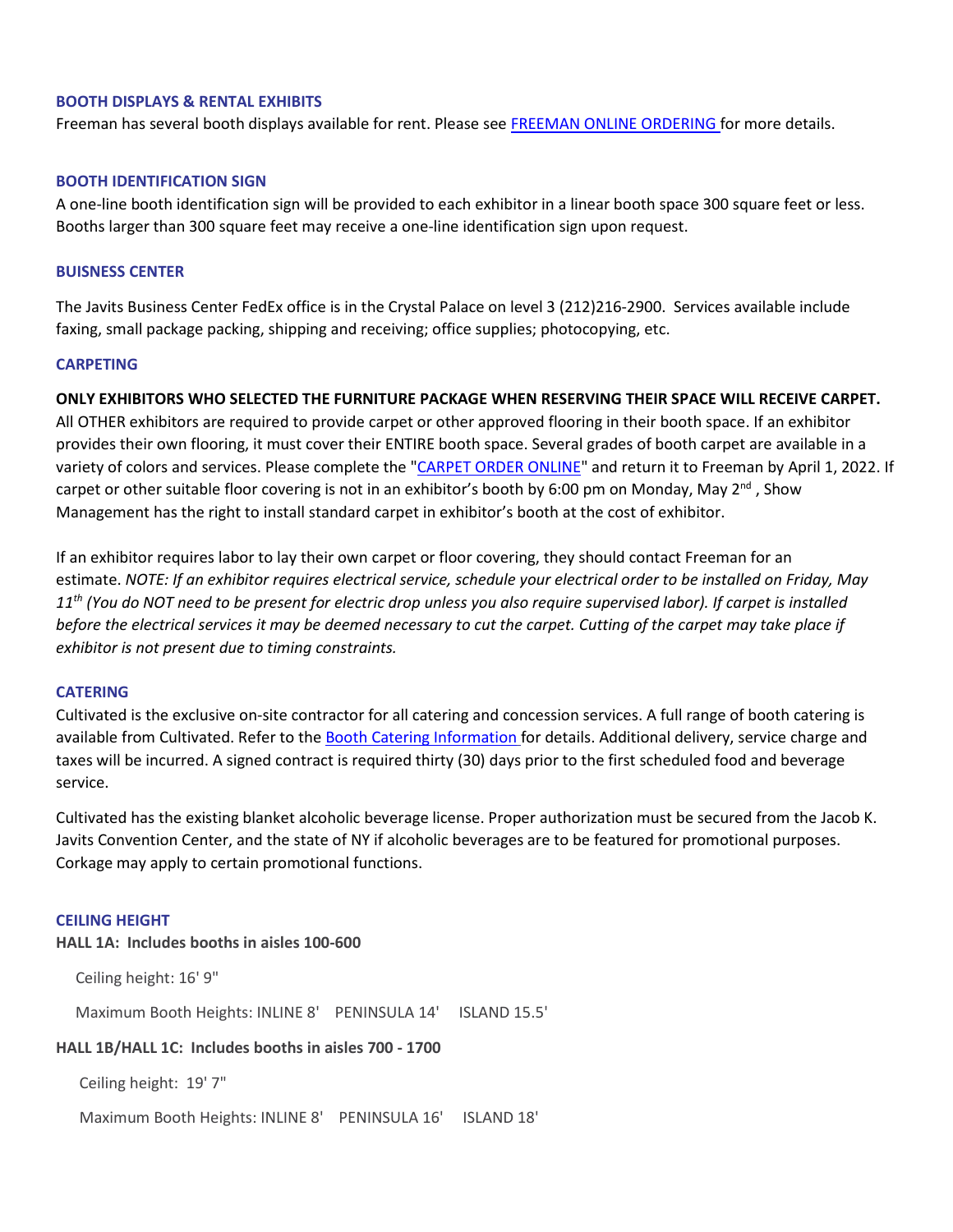## **HALL 1D: includes booths in aisles 1800 – 2300**

Ceiling height: 18'

Maximum Booth Heights: INLINE 8' PENINSULA 14' ISLAND 15.5'

#### **CLEANING - GENERAL & FOR BOOTHS**

Nightly vacuuming is included if you ordered the FUNRITURE PACKAGE. Daily cleaning services are provided in the exhibit hall, but only include cleaning of aisles and common areas within the show. Exhibitors requiring booth-cleaning service/trash removal once each day should refer to th[e JAVITS ONLINE ORDERING.](https://nyscc.org/wp-content/uploads/2022/01/Javits-Center-Online-Ordering.pdf)

#### **DECORATOR SERVICES & GENERAL CONTRACTOR**

Freeman is the official provider of all decorating services for SUPPLIERS' DAY. A listing of their services is available here. Their comprehensive service approach is designed to enhance exhibitor value and ensure a positive and productive show experience. Some of the services they perform are:

- Decorating products (carpet, furniture & accessories and booth cleaning)
- Material handling (freight receiving, shipping and storage)
- Graphics and signage
- Labor (fork lifts, rigging, booth installation and dismantling and labor supervision)
- Exhibitors may hire Freeman or appoint their own Exhibitor Appointed Contractor (EAC) for booth installation.

#### **DISMANTLING PROCEDURES**

DISMANTLING IS PROHIBITED PRIOR TO 4:00 PM ON WEDNESDAY, MAY 4<sup>th</sup> . Immediately after the exposition ends, Freeman will begin removing aisle carpet which will take up to one hour. It may take a few hours before all empty crates are returned. Exhibitors will be permitted to remove portable exhibits and personal effects from their booths under the supervision of authorized members of their staff, as long as one person can hand carry the items in one trip.

**Move out is Wednesday night, May 4th from 4:00 pm to 10:00 pm and May 5th from 8:00am to 12:00pm. Everything must be removed by 12:00pm on Thursday, May 5th**

#### **Every item belonging to exhibitors must be removed entirely from the convention center by 12:00 pm on**

**Thursday, May 5th.** Should any exhibitor, its agent or contractor, fail to remove all their property by the time stipulated, then the exhibitor will indemnify Show Management in respect of any claim. Show Management will be entitled, but not obligated, to remove such materials as they consider best at the cost of the exhibitor who will be liable for all loss and costs thereby incurred. Show Management reserves the right to specify the time at which individual booths, stands and exhibits can be removed.

Product is most vulnerable to loss during set-up and breakdown. NEVER LEAVE VALUABLES UNATTENDED! The shows general security is merely a presence to inhibit theft. It is not possible for guards to watch material in every booth.

*Exhibitors dismantling prior to 4:00 pm on Wednesday, May4th are subject to a \$500.00 fine.*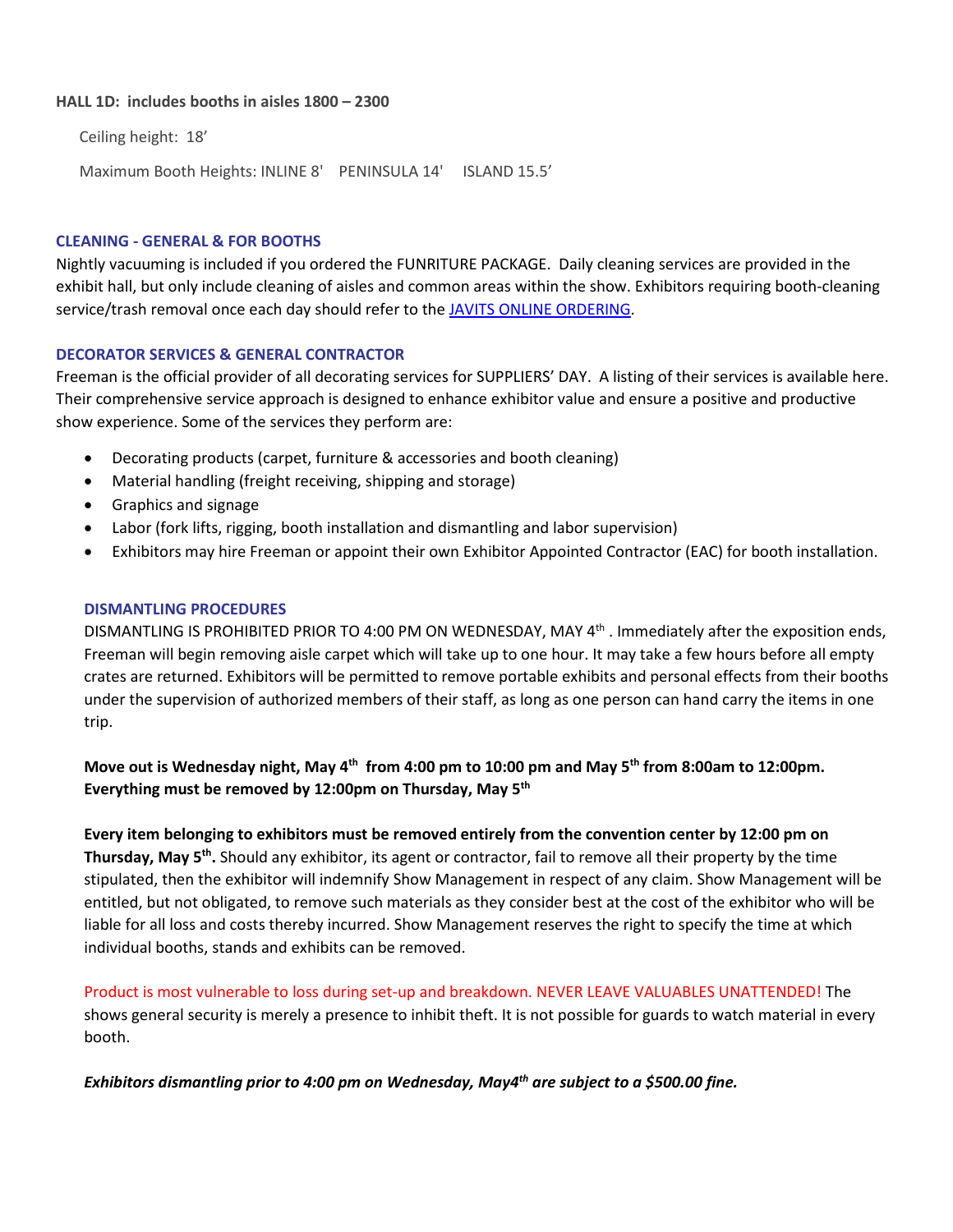# **ELECTRICAL SERVICES**

**ELECTRICITY WILL BE TURNED ON WITHIN 30 MINUTES BEFORE SHOW AND TURNED OFF WITHIN 30 MINUTES AFTER SHOW CLOSE. FOR 24 HOUR SERVICE ADD 50% FOR EACH OUTLET. For on-line orders, select both the standard outlet AND the 24 hour service outlet.**

The supply and connection of all electrical services will be carried out by the Jacob K. Javits Convention Center electrical technicians. All electrical services should be ordered and paid for in advance.

Electrical wiring, fittings and flexible cords must be approved by U.L. (Underwriters Laboratories). All equipment must be properly grounded. Extension cords must be 14 gauge/3 wire grounding type or larger.

- Only porcelain socket lamps or plastic lamp holders may be used. Brass-shelled socket lamps are prohibited.
- Exhibit spot or flood lights must be positioned so as to be "unreachable" by the public, free from and unattached by any materials or fabric.

Any questions regarding electrical service should be directed to The Javits Center Electric at 877-452-8487

# **EXHIBITOR APPOINTED CONTRACTORS (EACs)**

All exhibitors using an EAC must complete the **EAC FORM** and return it to Show Management before April 1, 2022. It is the exhibitors' responsibility to see that their independent contractors or agents abide by the rules and regulations of the exhibition. We recommend that all EACs review this manual.

# **EXHIBITOR MANUAL**

This electronic exhibitor manual is available for distribution to designers, booth contractors, etc. We recommend that you pass this link to everyone involved in the set-up process of the booth.

# **FIRE REGULATIONS**

The National Fire Protection Association Life Safety Code is the established safety standard for events. The code, as well as the standard operating procedures established in cooperation with NYC fire and safety agencies are included in the following fire and safety guidelines.

- **Cables across Doorways** Cables or hoses required for power, audio, video, lighting or any other applications are not permitted on the floor across doorways. Please inform all production vendors to plan for this as they design your event.
- **Candles** -Lit candles and other open flame devices are not permitted in exhibit booths.
- **Compressed Gases/Flammable Liquids/Aerosols** The use, display or storing of compressed gasses, flammable liquids or dangerous chemicals is prohibited without prior written authorization. Pressurized containers having flammable propellants (aerosols) are prohibited with prior written authorization from the NYC fire marshal.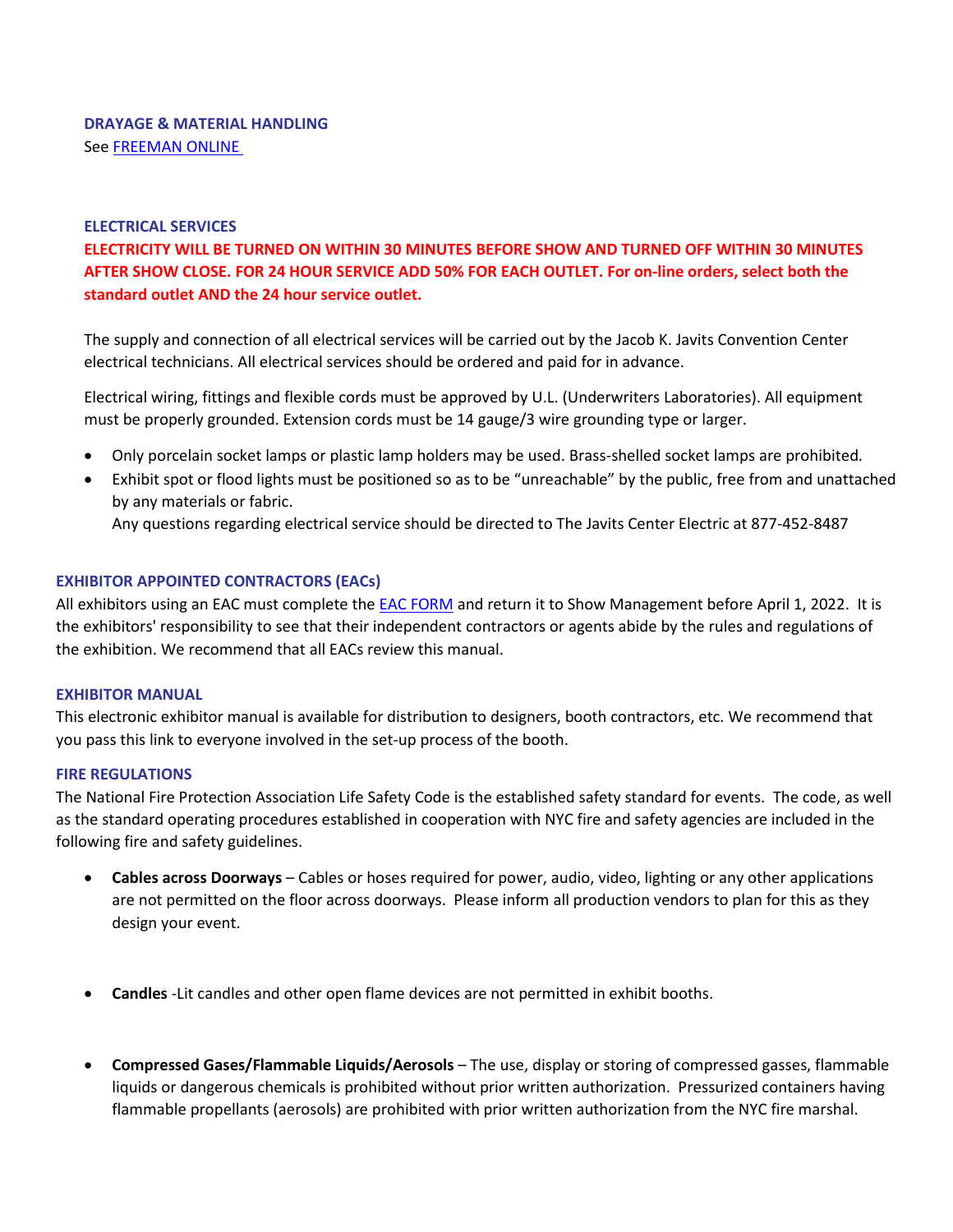- **Decorations** All materials used for decorating including drapes, curtains, table coverings, skirts, carpet or any other materials must be constructed of flameproof material or treated with an approved fire-retardant solution. We encourage you to have fire retardant certificates for the materials onsite. Spot-testing may be performed at any time by the NYC Fire Department Fire Prevention Division.
- **Gasoline and Diesel Fuel** Gasoline-powered equipment such as industrial vacuum cleaners for show carpet cleaning are not permitted. Refueling is not permitted inside exhibit halls. Gasoline powered equipment may not be stored inside exhibit halls unless battery cables are disconnected and fuel tanks are locked. Gasoline, kerosene, combustible gasses or other flammable liquids may not be stored in the Convention Center. Use of diesel fuel in the Convention Center is prohibited.
- **Electrical Equipment** Electrical equipment must meet applicable National Electrical Codes. Electrical fixtures and fittings must be U.L. listed. 14-guage wire or better is required for all connections. All extension cords must ne three-wire grounded. Only JKCC staff and authorized service partners are authorized to move Convention Center electrical equipment. Utility panels and mechanical equipment rooms may not be blocked under any circumstances.
- **Fog and Smoke Machines and Lasers**  Water-based chemical fog and smoke machines are permitted with advance notification. Fog and smoke machines may not be operated in common areas where the effect could enter an adjacent event's leased space. Lasers are permitted with advance notification in locations where access to a water source is safely identified. A schedule for use of fog and smoke machines and lasers that includes rehearsals and event times must be submitted to your event manager in advance so that appropriate inspections and ventilation measures are taken.
- **Hazardous Chemicals and Materials** The use of hazardous chemicals and materials are strictly prohibited.

#### **FIRST AID**

A First Aid office is located on Level 1 of the Javits Center between the 1D and 1E halls. Any emergencies or accidents should be reported to a security guard, Show Management or the Freeman service desk immediately.

#### **FLORIST**

A full selection of tropical green plants, floral displays and fresh flowers are available to rent from Spring Valley Floral. Please use th[e "Florist Order Form"](https://nyscc.org/wp-content/uploads/2022/01/Floral-Order-Form-SD-22.pdf) for ordering plants and floral displays.

Spring Valley Floral Tel: 845-268-7555 [info@springvalley.com](mailto:info@springvalley.com)

## **FURNITURE & ACCESSORIES**

A selection of standard and specialty furniture is available from Freeman.

For standard furniture, see [FREEMAN ONLINE ORDERING.](https://www.freemanco.com/store/show/landing?referer=s&nav=02&showID=511874) Orders must be received by April 1, 2022 to qualify for advance order discount prices. No phone orders accepted.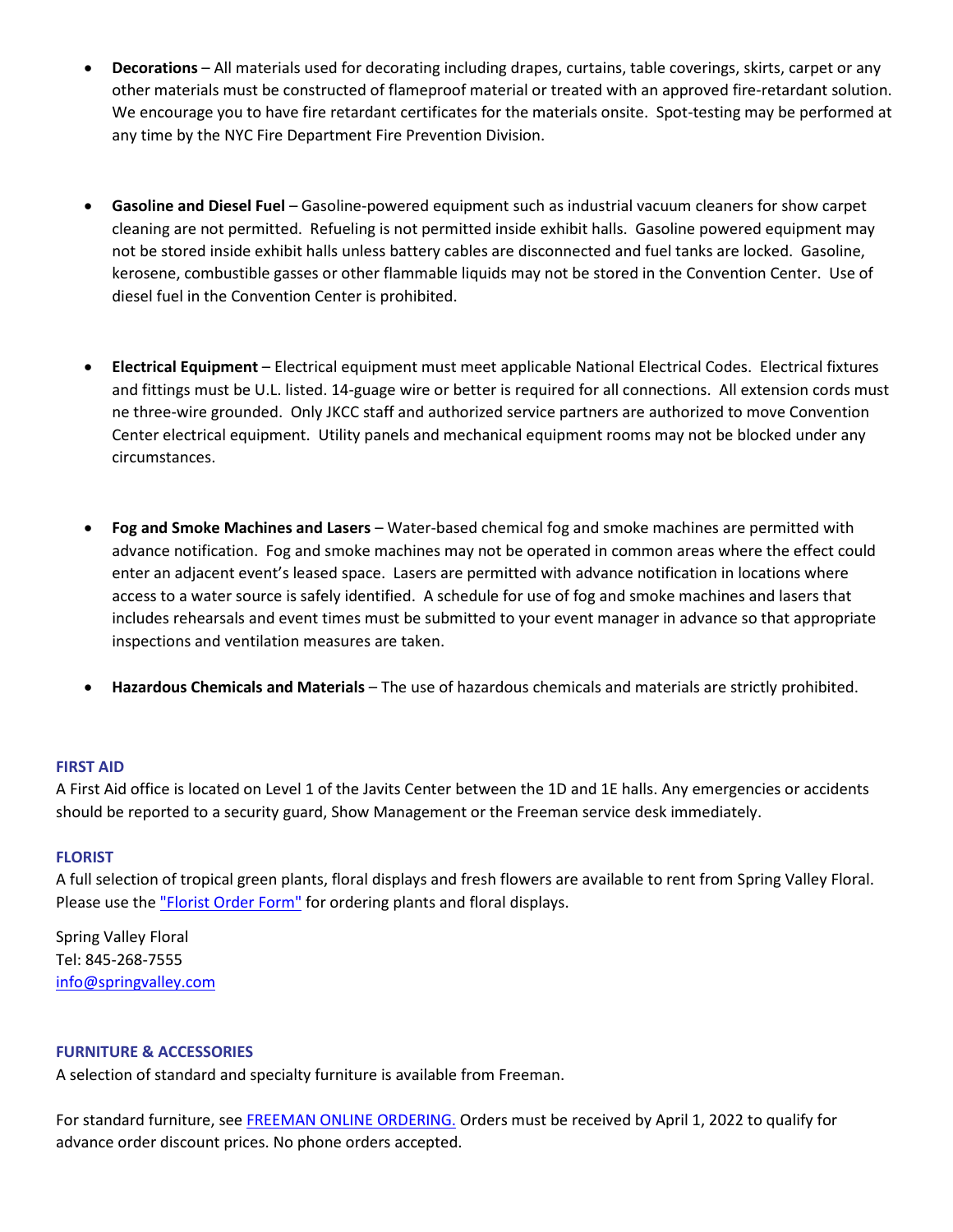For specialty furniture, see [FREEMAN ONLINE ORDERING.](https://www.freemanco.com/store/show/landing?referer=s&nav=02&showID=511874) Orders must be received by April 1, 2022 to qualify for advance order discount prices. No phone orders accepted.

# **GUIDELINES FOR EXHIBITOR APPOINTED (INDEPENDENT) CONTRACTORS**

Those exhibitors who employ independent contractors (EAC) for the set-up and dismantling of their exhibit booth displays need to review the convention center's ["Appointed Contractor Responsibilities Information."](https://www.javitscenter.com/plan/policies/)

- 1. The independent contractor will be given the right to provide services requested of them by an exhibitor in the set-up and dismantling of the exhibits on the show floor, and will have the right to utilize qualified employees.
- 2. These services will not conflict with existing labor regulations or contracts including jurisdictions claimed by local labor unions. The independent contractor will adhere to the rules and regulations mentioned elsewhere in the manual.
- 3. The independent contractor will possess a valid public liability and property damage insurance policy for at least \$1,000,000. The certificate of insurance must name New York Society of Cosmetic Chemists (NYSCC), Freeman Services, Inc. and Jacob K. Javits Convention Center as co-insured and be received by Show Management no later than April 1, 2022. See ["Exhibitor Appointed Contractor Notification" & "Official Contractors Information"](https://nyscc.org/suppliers-day/exhibit/exhibitor-appointed-contractor-form/) Forms. The contractor should include the exhibitor's name in a cover letter when forwarding the certificate copy to Show Management.
- 4. The independent contractor will have a valid authorization from an exhibitor in advance of the Show move-in date and will not solicit business on the show floor or during move-in or move-out dates.
- 5. The independent contractor will share with Freeman all reasonable costs related to their operation including overtime pay for stewards, restoration of the exhibit space to its initial condition, etc.
- 6. In performing work for their clients, the independent contractors will cooperate fully with Freeman especially with regard to the efficient utilization of labor.

# **HALL LIGHTING**

The lighting is bright enough that you will not be required to have additional booth lighting. Exhibitors may choose to enhance their booth with track or spot lighting or which is permitted. Ordering of Electrical service is required for booth lighting.

Hall lighting will be at half power only during move-in and move-out. One hundred percent lighting will be provided only during show hours beginning 60 minutes prior to show opening on Thursday.

# **HANGING SIGNS & RIGGING**

**Only exhibitors with peninsula or island booths of 400 square feet or more may suspend signs from the ceiling structure over their exhibit booth.** The top of the sign must inline with your booth height restriction. Signs will be hung by Freeman labor. The exhibitor or exhibitor appointed contractor must be present at time of installation and removal. No other firm will be allowed access to the ceiling of the Convention Center, nor will they be allowed to bring any highlift or boom equipment on the show floor during the installation or dismantling of the Show.

If you require this service, please review and submit the ["Hanging Signs & Banners Order Form.](https://www.freemanco.com/store/show/landing?referer=s&nav=02&showID=511874)" The minimum charge for labor and equipment is one (1) hour per worker and lift. Equipment and labor is charged in half (1/2) hour increments. Starting time can be guarantee only when labor is requested for the start of the working day at 8:00am. If an exhibitor fails to use the workers and equipment at the time confirmed, a one (1) hour "NO-SHOW" charge per worker and lift will apply. Refer to the Order form for more details. For clarification or assistance with hanging signs, please contact Freeman at 888-508-5054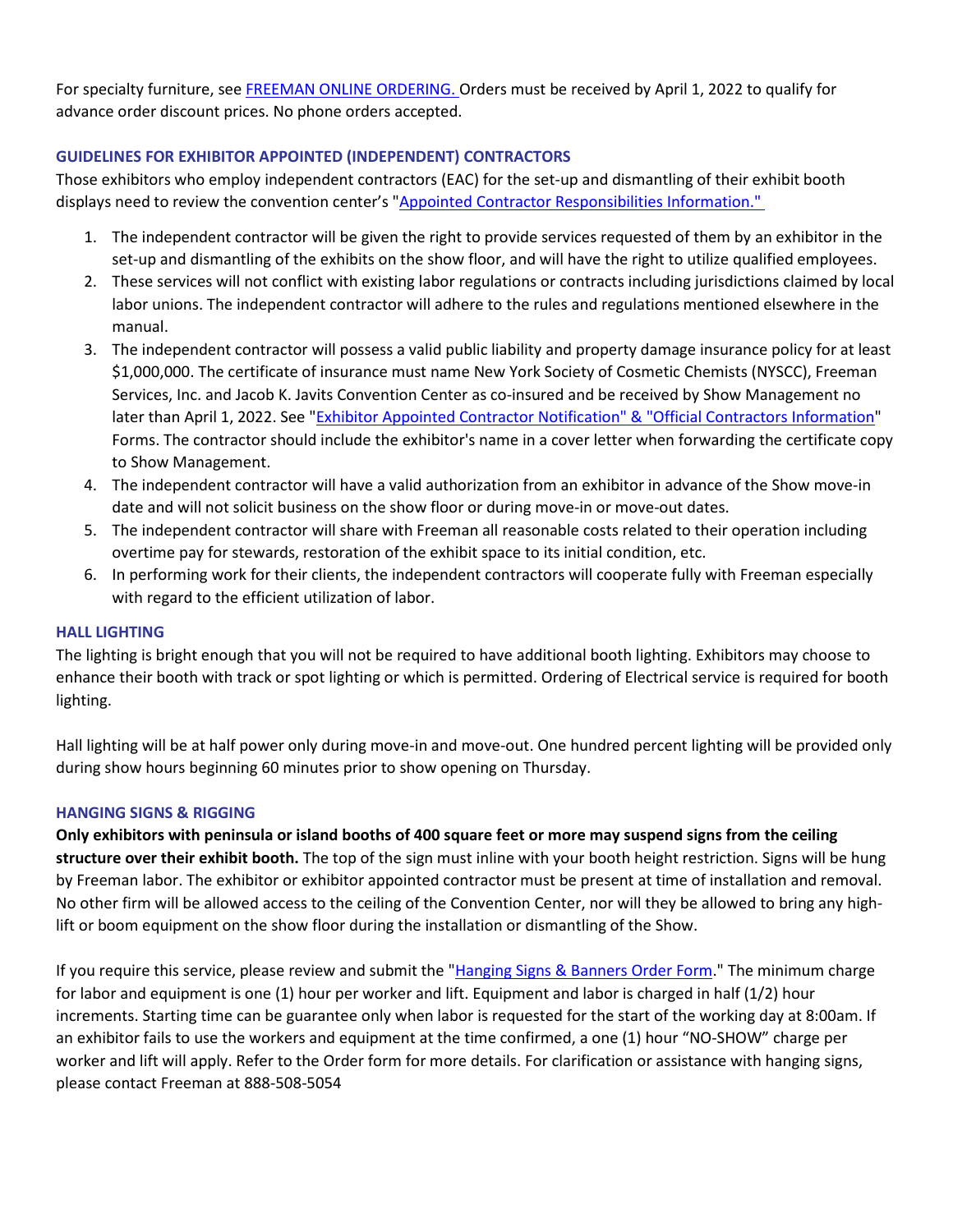All signs to be hung from the ceiling must be sent in a separate container on a separate bill of lading. **This container should be shipped in advance to the Freeman advance warehouse and should arrive no earlier than March 30, 2022 and no later than 4:00 pm on April 21, 2022. The shipping address is as follows:**

NYSCC SUPPLIERS' DAY YOUR COMPANY NAME AND BOOTH # (Hanging Sign) (Advance Warehouse) c/o Freeman 140 Central Ave, Ste 130 KEARNY, NJ 07032

Included with the sign(s) should be necessary assembly and hanging instructions. Installation and removal times will be established per the availability of the Hall access to the area under the sign.

## **HOTELS**

Reservation should be made as soon as possible as discounted hotel room blocks sell out quickly. Special discounted hotels are available for SUPPLIERS' DAY exhibitors through OnPeak, Reservations should be made as early as possible by visiting [our](http://www.onpeak.com/) [website](https://nyscc.org/suppliers-day/attend/hotel-information/) or by calling 212-532-1660.

Please have the following information ready when requesting reservations:

- 1. Name of Expo attending (NYSCC SUPPLIERS' DAY).
- 2. Number and names of persons in the party, arrival and departure dates, single or double accommodations.
- 3. 1st, 2nd and 3rd choice of hotel.
- 4. Company name, address and telephone & fax numbers, credit card name (i.e. Visa, Amex, MC), credit card number and expiration date.

#### **INTERNET SERVICES**

Internet access and networking services are available through [The Javits Center](https://nyscc.org/wp-content/uploads/2022/01/Javits-Center-Online-Ordering.pdf) **ORDER and PAYMENT must be received no later than April 18, 2022 to receive the discounted rate.**

#### **LABOR**

Skilled labor to install and dismantle exhibits is available from Freeman. In the interest of prompt and efficient processing of labor requirements, exhibitors need to give advance notice of their estimated labor requirements on the ["Labor Order and Key Information Forms"](https://www.freemanco.com/store/show/landing?referer=s&nav=02&showID=511874) (Page 2) no later than April 1, 2022. If a representative of the exhibitor is not able to supervise labor during installation or break-down, Freeman offers expert supervisory service and can be provided using this same form.

Any exhibitor planning to use labor other than their own full-time company employees or that supplied by Freeman should refer to ["Exhibitor Appointed Contractors"](https://nyscc.org/suppliers-day/exhibit/exhibitor-appointed-contractor-form/) form.

#### **LEAD RETRIEVAL SYSTEMS**

Lead Retrieval is available to order for NY Society of Cosmetic Chemists Suppliers Day 2022. Don't miss a single sales lead! Not everyone will carry a business card, however every attendee will have a badge with a QR code for you to scan. For more information please contact XPress Leads; 800-746-9734, [xpressleadpro@cdsreg.com](mailto:xpressleadpro@cdsreg.com) or to order lead retrieval, [click here](https://xpressleadpro.com/fe2/expick.php?showcode=NYSC0522) **Please note: early pricing deadline to order Lead Retrieval is Thursday March 31st**

#### **LIFTING EQUIPMENT**

If your exhibit requires lifting or rigging equipment for installation or dismantling, please complete the ["In-Booth Forklift](https://www.freemanco.com/store/show/landing?referer=s&nav=02&showID=511874)  [Order Form"](https://www.freemanco.com/store/show/landing?referer=s&nav=02&showID=511874) and ["Labor Order Form"](https://www.freemanco.com/store/show/landing?referer=s&nav=02&showID=511874) and return by April 1, 2022. All rigging and lifting equipment must be provided by Freeman.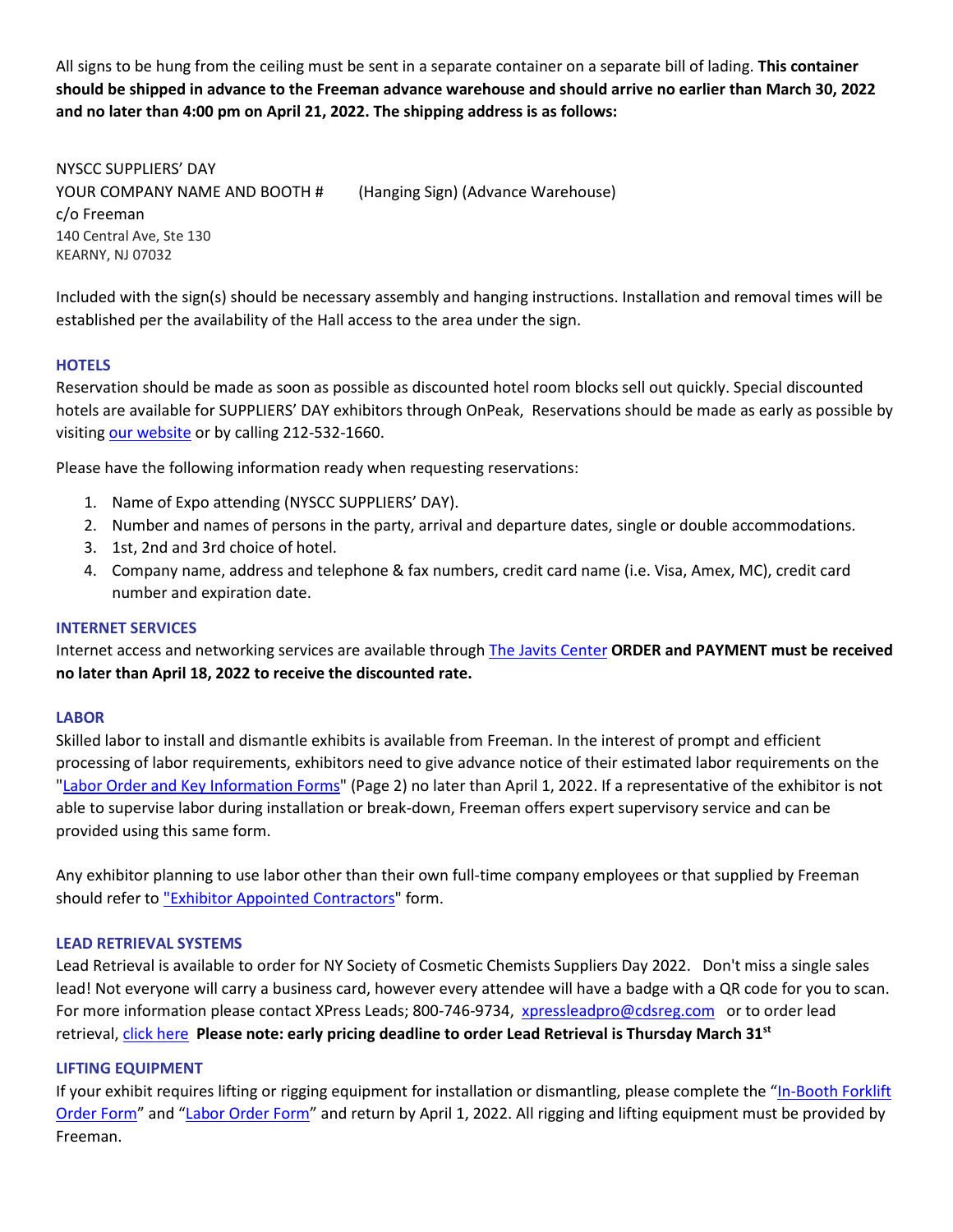## **MATERIAL HANDLING & DRAYAGE**

Freeman is the exclusive material handling contractor for SUPPLIERS' DAY. They are responsible for receiving, handling and processing of all exhibitor shipments delivered to the loading dock. Freeman will forward all shipments to the exhibitor's booth. All Exhibitors shipping freight to SUPPLIERS' DAY must submit the ["Material Handling Order Form"](https://www.freemanco.com/store/show/landing?referer=s&nav=02&showID=511874) to Freeman by April 1, 2022. Charges for services are based on the following:

- Rates are based on round trip service and on in-bound weights billed at \$2.25 per pound with NO minimum. Round trip service includes unloading crated and packaged freight, storing at warehouse for up the 30 days, reloading onto trucks and delivery to the exhibit site, unloading freight and delivery to your booth, picking up, storing and returning empty shipping containers, and reloading freight to your assigned freight carrier for outbound shipping. PLEASE NOTE: The warehouse cannot receive uncrated shipments!
- Whether goods are shipped in advance to the warehouse or direct to the convention center
- Number of shipments received *If at all possible ship all freight at one time as each shipment is charged separately*
- How freight is packed on truck. To avoid additional material handling fees, advise your carrier to "shrink wrap and skid" your freight. If your freight is mixed with other exhibitor or other party freight, special handling fees will be charged.
- When freight is delivered. Straight Time: Monday thru Friday 8:00 am 4:30 pm. Overtime: All other times and Saturday, Sunday and Holidays.

Freeman Services will also store empty crates and return them at the close of the show. Empty crates are not accessible during the show.

Material Handling Order (MHO) forms for outbound shipments can be obtained at the Freeman service desk onsite during the show. The MHO for outbound shipments must include the name of your freight carrier and the date of pick up. PLEASE NOTE: Everything must be packed and moved out before, May  $5<sup>th</sup>$  at 12:00pm.

#### **MUSIC IN BOOTH & SOUND EQUIPMENT**

Exhibitors with 400 sq. ft. or more arranged in a square (island or peninsula) may use public address or microphone systems. Exhibitors using tv monitors or demonstrating mechanical or electrical equipment should ensure that noise levels do not cause annoyance to their neighbors. Show Management reserves the right to determine acceptable levels of noise. Exhibitors wishing to play music in their booth must first get approval from the licensing organizations ASCAP, BMI and SESAC. These organizations collect copyright fees on behalf of composers and publishers of music.

#### **PARKING**

There is no parking at the Javits Center. However, there are a variety of lots open nearby, ranging from 24-hour, 7-days a week, to more limited service. If you have any questions, make sure to call ahead.

#### **PRESS OFFICE**

The Press Office will be located in Room 1B02. Each exhibitor should prepare press kits and deliver them to the Press Office prior to the show opening. Press kits will be distributed to visiting reporters and editors, many of whom make the Press Office their first stop upon arrival to the Expo. For questions related to the Press Office, Press Conferences or Press Kits please contact Annie Scully at 201-310-9252 or [press@nyscc.org](mailto:press@nyscc.org)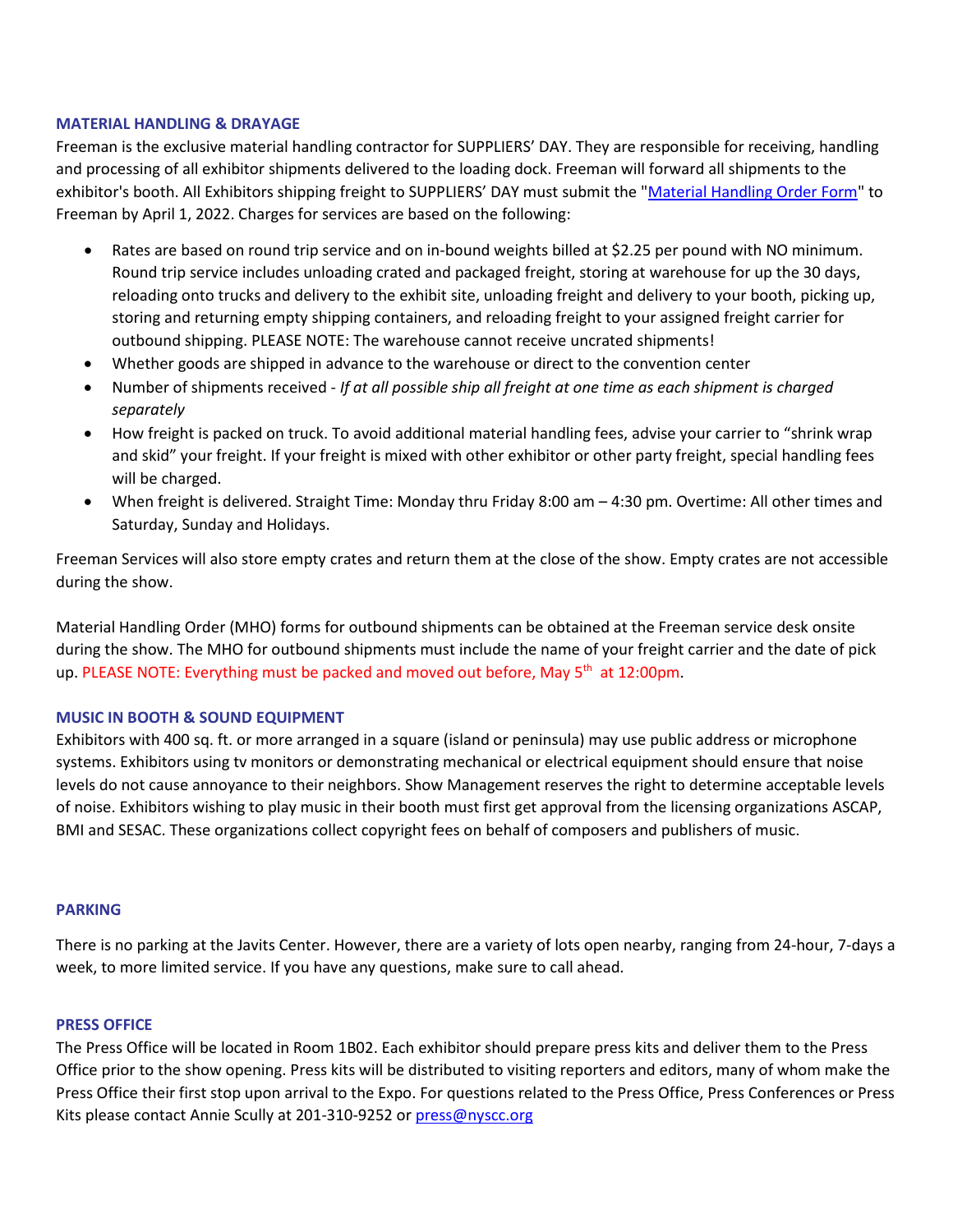### **PROMOTIONAL OPPORTUNITIES**

There are numerous ways for an exhibitor to enhance their exposure before, during and after the Show. Please contact - 212-786-7468 email [elayton@nyscc.org.](mailto:elayton@nyscc.org)

## **PUBLIC ADDRESS**

The public address system is for use by Show Management for official announcements only. It is not available for exhibitors or visitors.

**REGISTRATION & BADGES** See [Exhibitor Badges.](https://www.xpressreg.net/register/NYSC0522/exhibitor/login.asp)

#### **RENTAL EXHIBITS & BOOTH DISPLAYS**

See [Rental Exhibits & Booth Displays.](https://www.freemanco.com/store/show/landing?referer=s&nav=02&showID=511874)

# **RIGGING & HANGING SIGNS** See [Rigging & Hanging Signs](https://www.freemanco.com/store/show/landing?referer=s&nav=02&showID=511874)

# **RULES & REGULATIONS FOR EXHIBITING**

Exhibitors are advised to carefully read the Terms and Conditions on the back of their Agreement to Exhibit. In addition, special attention should be given to the rules outlined below with respect to behavior of exhibitors during show hours.

- 1. Exhibitor badges are required at all times.
- 2. All sales information, whether written or verbal, must be distributed within the confines of the exhibitors' booth. Exhibitors will not solicit in the aisles or other common areas. If any exhibitor sees or hears someone soliciting in the aisles they should notify Show Management immediately.
- 3. At least one show representative of the exhibitor should be on duty in the booth during all show hours.
- 4. Public address or microphone systems may not be used in a booth smaller than 400 sq. ft. arranged in a square (Peninsula or Island). Exhibitors using TV monitors or demonstrating mechanical or electrical equipment should ensure that noise levels do not cause annoyance to their neighbors. Show Management reserves the right to determine acceptable levels of noise.

#### **SECURITY**

Show security guards will be on duty 24 hours a day from move-in to move-out. However, show security cannot and should not be counted on to provide more than a presence to inhibit theft. The Show hereby gives formal notice to exhibitors that the Show and its management, its agents and its official vendors neither offer nor accept responsibility for exhibitor's property of any kind on the show floor. Exhibitors and workers are required to wear badges at all times. These will be checked upon entry to the exhibit hall.

As an additional safeguard, exhibitors may hire the services of a guard to provide an exclusive presence in their booth using the ["In-Booth Security Form"](https://nyscc.org/wp-content/uploads/2022/01/Javits-Center-Online-Ordering.pdf) or by contacting the official SUPPLIERS' DAY security contractor**: Javits Center Security – Command Center: 212-216-2196**.

#### **SHIPPING**

1. **Hand Carry:** The entrance at the inner Roadway off 38th Street and 11th Ave. has been designated as the hand carry entrance. Exhibitors may use this entrance transport materials they can carry in one trip to their booths. Examples of acceptable hand-carry materials include boxes, suitcases, or fiberboard shipping cartons, portable displays on wheels and small luggage racks. The following items are not considered hand-carry items: two wheel dolly loads, hotel bellman's carts, boxes or crates requiring two people to carry. If your freight requires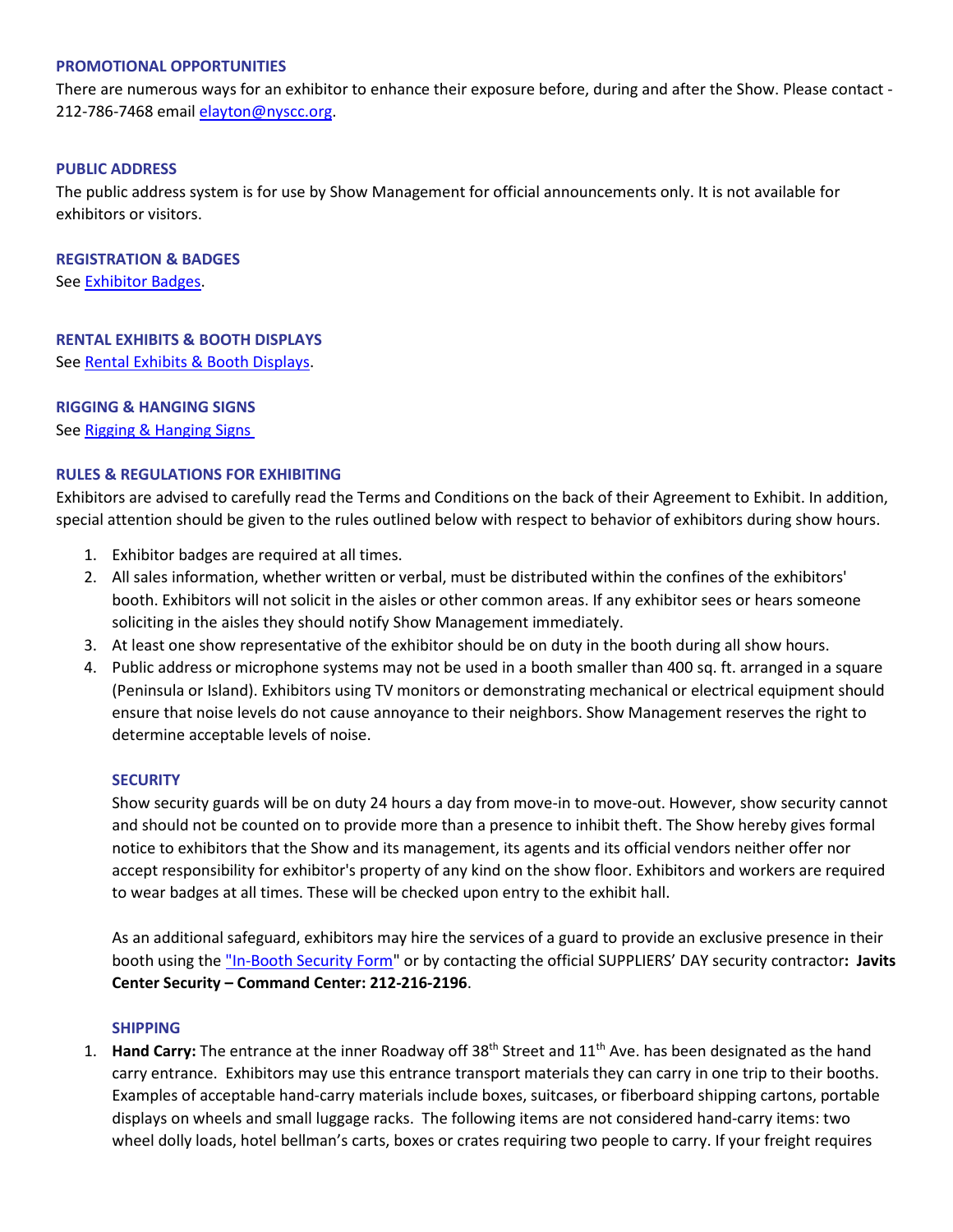those items not considered hand-carry items or you require multiple trips you must have your freight delivered to the loading dock and material handling fees will be charged. See ["Material Handling & Drayage."](https://www.freemanco.com/store/show/landing?referer=s&nav=02&showID=511874)

- 2. **Hand Cary Assist:** Javits labor will be available, compliments of Suppliers' Day Show Management, to assist in transporting materials from your vehicle to your booth:
	- -Only vehicles with two licensed drivers will be granted entry;
	- -All vehicles must be attended at all times by a licensed driver;
	- -Loading and unloading of vehicles is limited to vehicles no larger than an Econoline van;
	- -All vehicles are allocated 30 minutes, and the time limit will be strictly enforced.

# 3. **Private Owned Vehicles (POV)**

Exhibitor owned and operated vehicles and small vans are permitted direct access to the loading dock however, union personnel are responsible for the loading and unloading of all trucks or trailers of common carriers including van lines. They also have jurisdiction of the loading and unloading of individual company vehicles and/or private owned vehicles. Exhibitor may load their POV only in accordance with the hand carry regulations listed above. There must be at least two people in the vehicle so the vehicle can be removed from the loading dock immediately after unloading.

- 4. **Delivery to Center:** It is suggested that you advise your freight carrier to put your freight on pallets and shrink wrap it so it doesn't get mixed with other freight on the truck. Additional handling fees will be charged if freight from several exhibitors mixes together on the truck.
- 5. **Freight Carrier:** Exhibitors are welcome to use any carrier they choose. Freeman Transportation is the preferred shipper for SUPPLIERS' DAY and can be contacted by calling Complete the ["Transportation Order Form"](https://www.freemanco.com/store/show/landing?referer=s&nav=02&showID=511874) and return to Freeman Transportation. To avoid additional material handling fees, advise your carrier to "shrink wrap and skid" your freight if you have multiple packages. Additional handling fees will be charged if freight from several exhibitors mixes together on the truck.
- 6. **Shipping Labels & Forms:** For your convenience, ["Shipping Labels"](https://www.freemanco.com/store/show/landing?referer=s&nav=02&showID=511874) are provided. The ["Material Handling Form"](https://www.freemanco.com/store/show/landing?referer=s&nav=02&showID=511874) should be completed and returned to Freeman with payment and copies of bills of lading, where applicable.
- 7. **Payment:** Payment for all material handling charges is due prior to the close of show. Remaining balances may be applied to exhibitor's credit card provided that the necessary details and authorization are supplied in advance. Completion of the ["Payment Form"](https://www.freemanco.com/store/show/landing?referer=s&nav=02&showID=511874) is required for all orders placed with Freeman.
- 8. **Notification:** All shipments must be sent prepaid. All shipments should be made on straight bills of lading and addressed identically with exhibit material. Correct weights must be provided otherwise receiver's estimated weights will prevail. A COPY OF BILL OF LADING MUST BE SENT DIRECTLY TO FREEMAN.
- 9. **Advance Shipments to the Warehouse:** Freight may be shipped to the advanced warehouse beginning on March 30, 2022 and no later than 4:00 pm on April 21, 2022. If you ship to the warehouse your freight will be delivered to your booth. Material handling fees are higher if shipped to warehouse.

# **ADVANCE SHIPPING WAREHOUSE ADDRESS:**

NYSCC SUPPLIERS' DAY Exhibiting Company Name & Booth Number c/o Freeman, Inc. 140 Central Ave, Ste. 130 KEARNY, NJ 07032

\* Material Handling rates are now billed per pound with NO minimum per shipment; includes receiving and unloading at the warehouse, delivery to center & booth, handling of empty containers, removal of freight from booth at show close and loading on designated carriers. Mixed loads and any shipments arriving on a vehicle requiring special handling to unload will be charged an additional fee as per the ["Material Handling Form.](https://www.freemanco.com/store/show/landing?referer=s&nav=02&showID=511874)"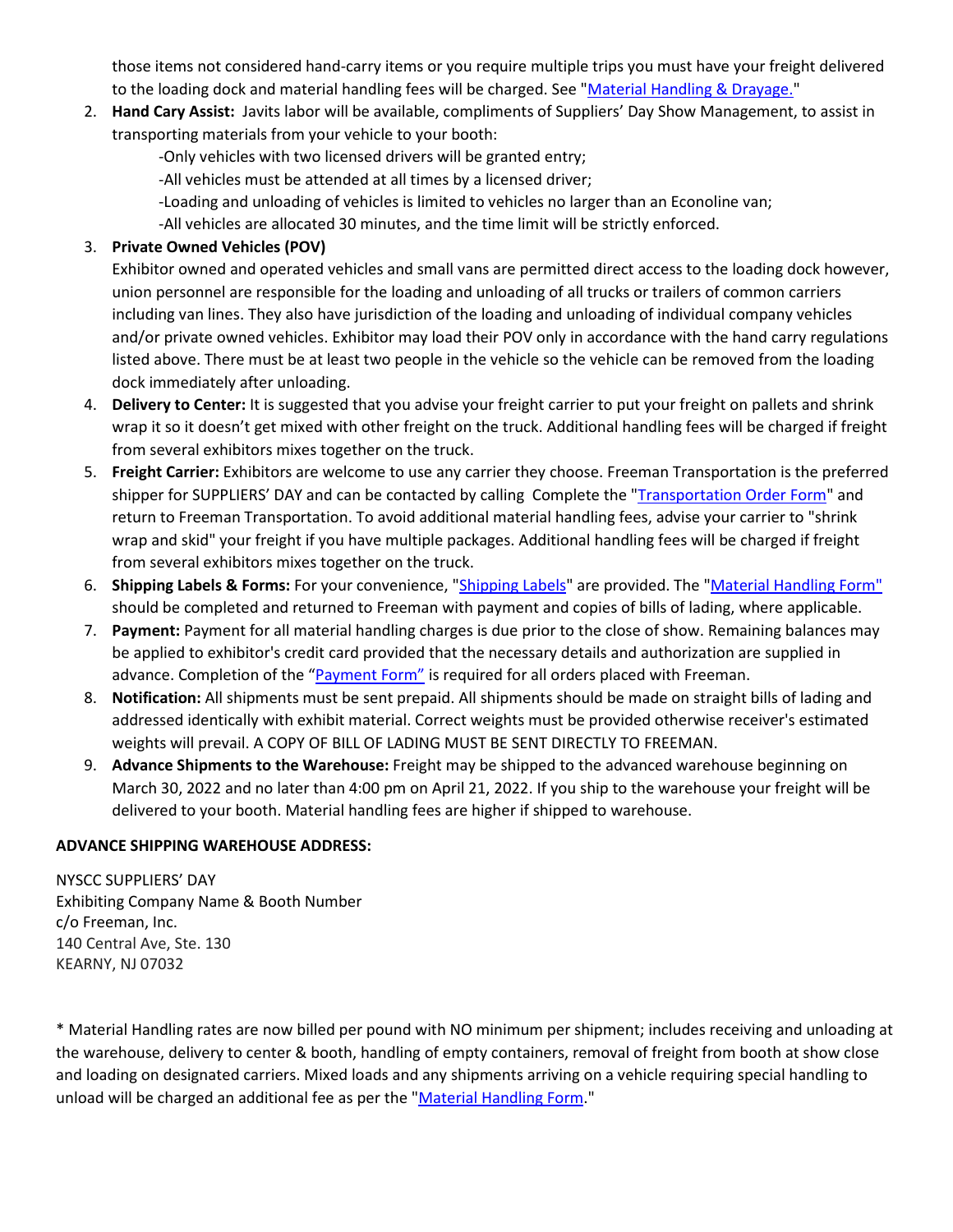\*\* LOOSE OR UNCRATED SHIPMENTS WILL NOT BE ACCEPTED AT THE WAREHOUSE EXCEPT, AS A COURTESY, EXHIBITORS OWN CARPET & PADDING WILL BE ACCEPTED.

# **Direct Shipping to the Convention Center**

Direct shipments to the Jacob K. Javits Convention Center can start arriving on Friday, April 29th. Every crate and item shipped must be labeled as mentioned below. Freight not addressed properly will not arrive to the exhibit hall and may not be discovered until after the Expo. If freight is not placed in "care of (c/o)" Freeman AND the Jacob K. Javits Convention Center; you may not receive your freight

# **DIRECT SHIPPING EXHIBIT ADDRESS:**

NYSCC SUPPLIERS' DAY Exhibiting Company Name & Booth Number c/o Freeman Jacob K. Javits Convention Center – Halls 1,A,B,C,D 369 12th Ave. NEW YORK, NY 10001

# Outbound Shipments **A. Shipments from the Show - Procedures**

1. You may ship materials from the Show via any carrier. **[Freeman Trans](https://www.freemanco.com/store/show/landing?referer=s&nav=02&showID=511874)** is also available for ground transportation. You are required to pack and label all your material.

2. After your material is packed, you must **pick up and file a material handling order form at the Freeman service desk for freight retrieval. It is the exhibitor's responsibility to complete the [Material Handling Order Form](https://www.freemanco.com/store/show/landing?referer=s&nav=02&showID=511874) (including the name of the shipping company picking up your freight and the date for pick up) and file with Freeman.** Once the MHOF is filed, Freeman knows the freight is ready for pick up.

3. A representative should remain to watch their property until it has been retrieved by Freeman staff.

# **NOTE: Exhibitor material not picked up by 12:00 pm, Thursday, May 5th will be forced to another carrier at the exhibitor's cost.**

B. Not Scheduled for Pick-up

Freeman will be onsite to handle all freight shipments. You may call them prior to the show at or complete the ["Transportation Order"](https://www.freemanco.com/store/show/landing?referer=s&nav=02&showID=511874) form. **Shipments not picked up by 12:00 pm, Thursday, May 5th will be forced to another carrier.**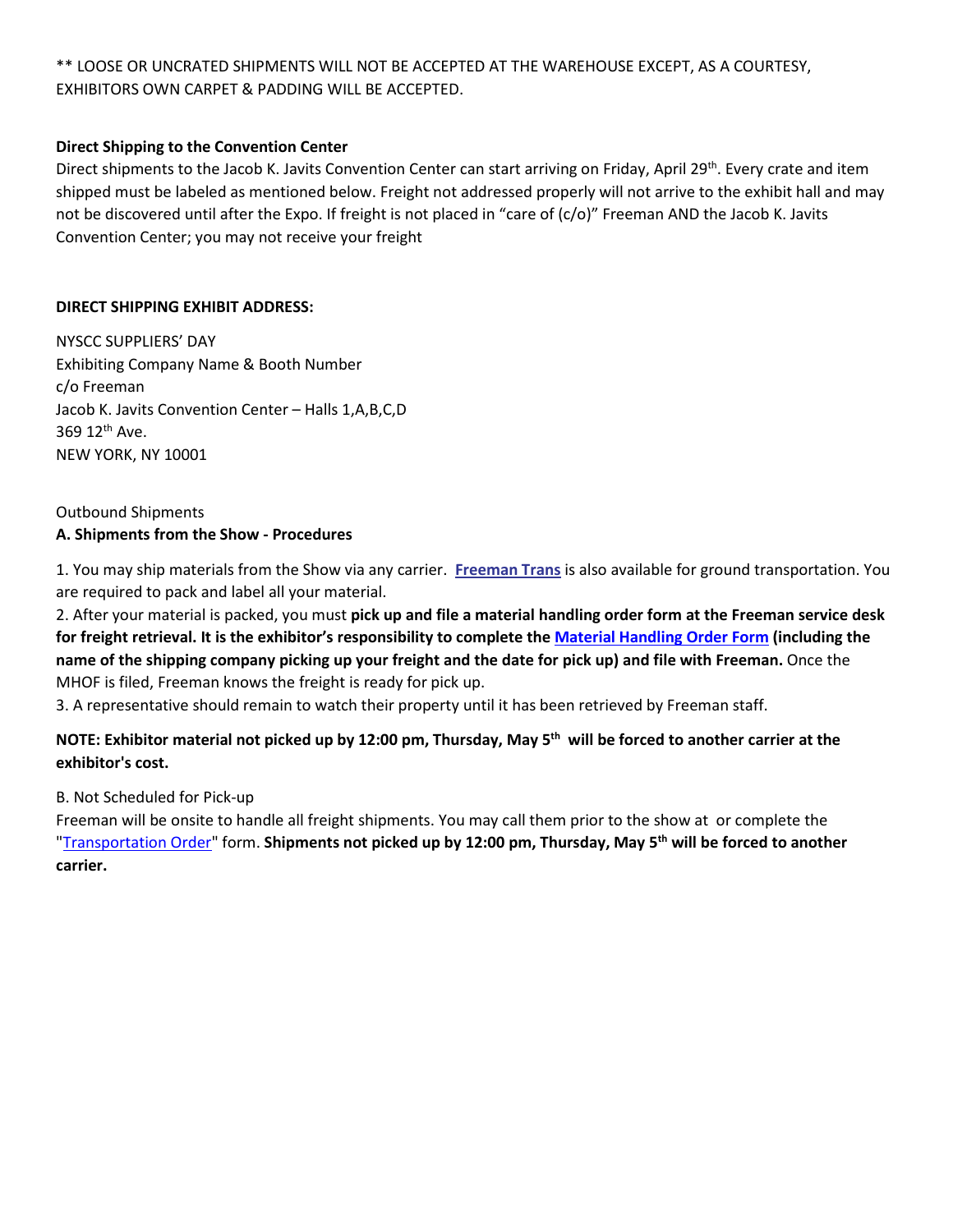#### **SHOW COLORS**

## **HALLS 1A, 1B, 1C**

Back Drape: Black Side Rail Drape: Black Aisle Carpet: Red

#### **HALL 1D**

Back Drape: Gray & White Side Rail Drape: Gray Aisle Carpet: Multi-colored (dark gray)

#### **SHOW GUIDES**

**Pre-Show Pocket Guide**, produced by Personal Care Magazine, will be distributed to all pre-registrants and select attendees from previous events; this will also be available on-site. For information on this guide, contact: **Chris Vincent - [chrisvincent@stepcomms.com](mailto:chrisvincent@stepcomms.com)**

**The Official Show Directory**, produced by HAPPI, will be distributed to all participants of SUPPLIERS' DAY free of charge as well as those unable to attend the Expo. For information on the Show Directory, contact**: Art Largar - [alargar@rodmanmedia.com](mailto:alargar@rodmanmedia.com)**

#### **SHOW HOURS**

| Tuesday, May 3rd | 9:00 am to 5:00 pm                            |
|------------------|-----------------------------------------------|
|                  | Exhibitors will have access to the show floor |
|                  | starting at 7:00 am.                          |
|                  |                                               |
|                  |                                               |

Wednesday, May 4<sup>th</sup>

9:00 am to 4:00 pm Exhibitors will have access to the show floor starting at 8:00 am.

**SHOW LOGOS** Official SUPPLIERS' DAY Logos, which can be used to promote your participation in the Show, can be obtained from our website [here](https://nyscc.org/suppliers-day/exhibitor-badges-2022/) or by contacting Erin Layton at [elayton@nyscc.org.](mailto:elayton@nyscc.org)

#### **[SHOW MANAGEMENT CONTACTS](http://www.franchiseexposouth.com/setupmanual/ContactUs.htm)**

Jane McDermott - Show Director - imdermott@nyscc.org or 516-763-1322

Erin Layton – Show Manager – [elayton@nyscc.org](mailto:elayton@nyscc.org) or 212-786-7468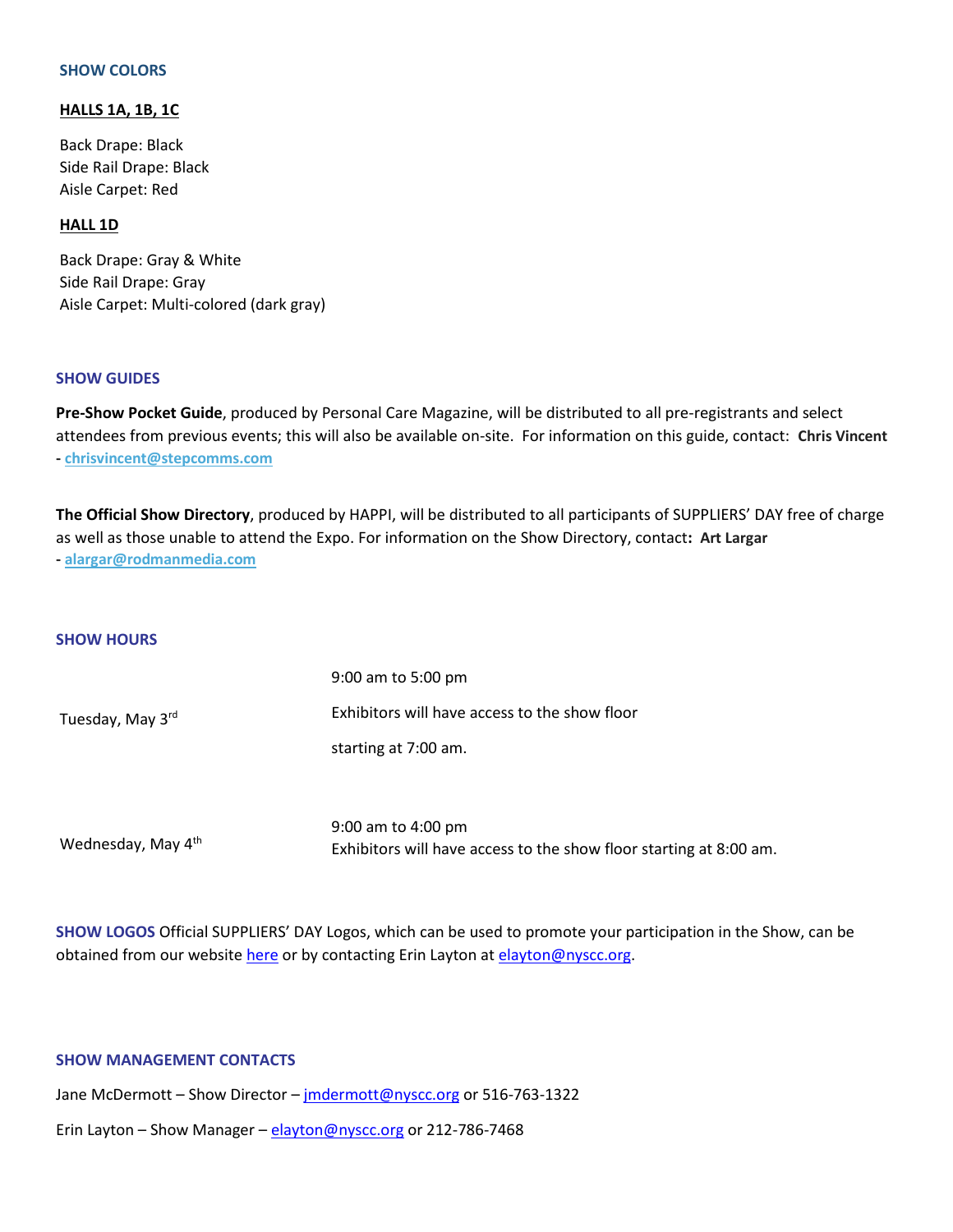## **SHOW OFFICE**

The Show Management office will be located in Room 1B03.

### **SIGNS**

All signage must be confined to the exhibitor's booth area except for ceiling suspended signs, which are only permitted over booth spaces 400 square feet or larger. Custom signs can be produced and delivered to your booth by using the ["Signage & Graphics Order Form"](https://www.freemanco.com/store/show/landing?referer=s&nav=02&showID=511874)

### **SMOKING POLICY**

The Jacob K. Javits Convention Center is a non-smoking facility. Smoking is not permitted anywhere in the building.

## **STORAGE**

The Fire Marshal absolutely prohibits the storage of empty containers in the Exhibit Hall. All empty crates, cases, boxes must be removed from booth during exhibit days. All flammable containers must be removed from the hall. Freeman will, if required, arrange for the removal and return of such items. Freeman will supply "Empty" stickers to all exhibitors. All containers should be clearly marked with exhibitor's name and booth number. "Empty" stickers are available at the Freeman Service Desk located in the back of exhibit hall.

**Accessible Storage During Show Days:** A storage area will be available for exhibitors' literature and samples within the exhibit hall. Freeman staff will be available to access the storage items during show hours, one hour prior to show opening and one half hour after show closing each day. To learn more about this service and pricing refer to the ["Accessible Storage Order Form"](https://www.freemanco.com/store/show/landing?referer=s&nav=02&showID=511874).

**Empty Storage:** When finished unpacking, empty shipping containers (cartons, fiber cases, etc.) that have "Empty" stickers affixed to them will be picked up, stored and returned at the close of the show. "Empty" stickers are available at the Freeman Service Desk and are to be used for empty storage only. It is not possible to access empty containers during the show as they will be stored off-site.

# **TELEPHONE SERVICE**

Exhibitors who require a telephone or facsimile service connections in their booth should order in advance using the ["JAVITS CENTER ONLINE ORDERING.](https://nyscc.org/wp-content/uploads/2022/01/Javits-Center-Online-Ordering.pdf)" Orders must be received with payment no later than April 18, 2022. Any questions should be directed to 877-452-8487.

#### **THIRD PARTY BILLING**

If an exhibitor appoints a third party company to order display requirements or services on their behalf from Freeman they must return a completed copy of the ["Third Party Billing Request"](https://www.freemanco.com/store/show/landing?referer=s&nav=02&showID=511874).

NOTE: The exhibiting company is ultimately responsible for any outstanding charges or services supplied.

#### **TIPPING**

Show Management requests that exhibitors **DO NOT TIP** labor at the Convention Center. Tipping of labor on site is not necessary and should not be done. It is considered a destructive practice leading to a lack of rapport between management and labor.